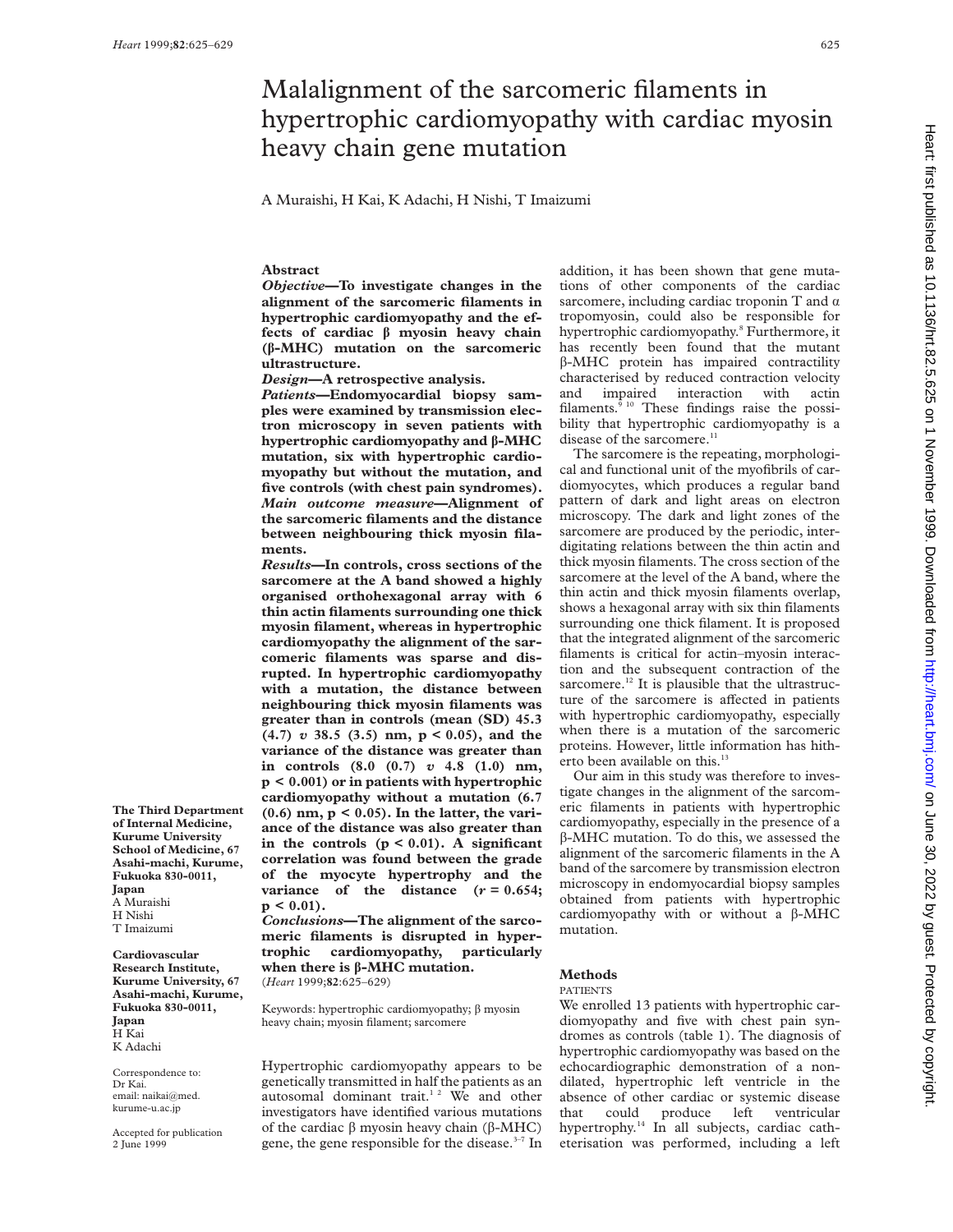*Table 1 Patient profile and histological findings*

| Case                  | Age (years) | Sex            | $\beta$ -MHC<br><i>mutation</i> site | Echocardiography |        |             | Histological study |                          |                |
|-----------------------|-------------|----------------|--------------------------------------|------------------|--------|-------------|--------------------|--------------------------|----------------|
|                       |             |                |                                      | <b>IVST</b>      | LVDd   | <i>LVEF</i> | Cell size          | Disarray                 | Fibrosis       |
| Mutation positive HCM |             |                |                                      |                  |        |             |                    |                          |                |
|                       | 57          | $\mathbf F$    | $56$ Val $\rightarrow$ Ile           | 17               | 41     | 0.77        |                    | 1                        | 2              |
| $2+$                  | 46          | M              | $^{736}He \rightarrow Met$           | 10               | 49     | 0.79        |                    | $\Omega$                 | $\overline{c}$ |
| 3                     | 63          | М              | $778 Asp \rightarrow Gly$            | 22               | 43     | 0.69        | $\overline{c}$     | 2                        | $\overline{c}$ |
| 4                     | 18          | M              | $778 Asp \rightarrow Gly$            | 13               | 49     | 0.81        | $\overline{c}$     |                          | $\overline{c}$ |
| 5                     | 16          | $\mathbf M$    | ${}^{870}\!Arg \rightarrow His$      | 20               | 38     | 0.83        | 1                  |                          | $\overline{c}$ |
| 6                     | 36          | $\mathbf F$    | $870Arg \rightarrow His$             | 19               | 31     | 0.80        |                    |                          |                |
| 7                     | 27          | M              | $935 Glu \rightarrow Lys$            | 26               | 50     | 0.53        |                    | 2                        | $\overline{c}$ |
| Mean (SD)             | 38 (19)     |                |                                      | $18(5)^*$        | 43(7)  | 0.75(0.11)  | $1.3(0.5)$ *       | 1.1 $(0.7)$ <sup>*</sup> | $1.9(0.4)$ *   |
| Mutation negative HCM |             |                |                                      |                  |        |             |                    |                          |                |
| 8                     | 19          | F              |                                      | 14               | 26     | 0.98        | 2                  |                          | 2              |
| 9                     | 15          | M              |                                      | 15               | 45     | 0.64        |                    | $\overline{c}$           | 3              |
| 10                    | 49          | $_{\rm F}$     |                                      | 20               | 47     | 0.80        |                    | $\overline{c}$           | $\overline{c}$ |
| 11                    | 24          | $_{\rm F}$     |                                      | 13               | 50     | 0.58        |                    | 2                        |                |
| 12                    | 31          | M              | -                                    | 30               | 36     | 0.77        |                    |                          | $\overline{c}$ |
| 13                    | 36          | $_{\rm F}$     |                                      | 12               | 40     | 0.83        | $\Omega$           |                          |                |
| Mean (SD)             | 29 (12)     |                |                                      | $17(7)^*$        | 41(9)  | 0.77(0.14)  | $1.0(0.5)$ *       | $1.7(0.5)$ *             | $1.8(0.8)$ *   |
| Controls              |             |                |                                      |                  |        |             |                    |                          |                |
| 14                    | 54          | F              |                                      | 7                | 46     | 0.82        | $\mathbf{0}$       | $\Omega$                 | $\mathbf{0}$   |
| 15‡                   | 49          | $_{\rm F}$     |                                      | 8                | 42     | 0.81        | $\mathbf{0}$       |                          | $\Omega$       |
| 16                    | 31          | $\overline{F}$ |                                      | 8                | 46     | 0.78        | $\mathbf{0}$       | $\Omega$                 | $\Omega$       |
| 17                    | 62          | $_{\rm F}$     |                                      | 8                | 52     | 0.68        | $\mathbf{0}$       | $\Omega$                 |                |
| 18                    | 28          | M              |                                      | 11               | 48     | 0.78        | $\Omega$           | $\Omega$                 | $\Omega$       |
| Mean (SD)             | 45(15)      |                |                                      | 8(2)             | 47 (4) | 0.77(0.06)  | 0.0(0.0)           | 0.2(0.5)                 | 0.2(0.5)       |
|                       |             |                |                                      |                  |        |             |                    |                          |                |

Myocyte hypertrophy was graded as 0 for average cell diameter < 15  $\mu$ m; 1+ for 16–20  $\mu$ m; 2+ for 21–25  $\mu$ m; and 3+ for 26  $\mu$ m or more. The area of fibrosis was graded as 0 for  $0-5\%$ ;  $1+$  for  $6-15\%$ ;  $2+$  for  $16-20\%$ ; and  $3+$  for  $\geq 21\%$  fibrosis. The myocardial disarray was graded as follows: a parallel arrangement of the myocardial fibres was graded as 0; disarray was graded as 1 to 3 according to the extent of cellular branching and disarrangement.

 $\star$ p < 0.05 *v* controls. †These patients showed significant hypertrophy of the lateral, inferior, and apical wall although measurements of their septal thickness were not necessarily diagnostic for HCM.

‡This patient had frequent ventricular ectopic beats accompanied by no apparent findings suggesting organic heart disease, except for mild myocardial disarray.

â-MHC, â myosin heavy chain; HCM, hypertrophic cardiomyopathy; IVST, interventricular septal thickness (mm); LVDd, left ventricular diastolic dimension (mm); LVEF, left ventricular ejection fraction.

ventriculogram and selective coronary angiograms. Patients with valvar heart disease, coronary artery disease with significant atherosclerotic lesions, or apical hypertrophy were not included in the study (in patients with hypertrophic cardiomy opathy and significant left ventricular outflow tract obstruction, we considered that the pressure overload caused by the outflow obstruction would modify the histological and ultrastructural features specific to hypertrophic cardiomyopathy). Left ventricular outflow tract obstruction was assessed at cardiac catheterisation, and patients with a significant pressure gradient across the left ventricular outflow tract (mean pressure gradient > 30 mm Hg), either at rest or after provocative tests such as postextrasystolic potentiation or an isoprenaline challenge test, were excluded. Controls had neither organic heart disease nor cardiac hypertrophy assessed by echocardiographic and histological studies. No subjects had a history of hypertension. The research protocol was approved by the institutional review committee for clinical research, and written informed consent was given by each subject.

MUTATION SCREENING OF THE CARDIAC β-MHC GENE

Polymerase chain reaction-DNA conformation polymorphism (PCR-DCP) analysis followed by direct DNA sequencing was performed using peripheral leucocyte genomic DNA for the mutation screening of cardiac β-MHC and troponin T. Preparation of genomic DNA and the procedures of the PCR-DCP analysis were

performed as described previously. <sup>4</sup> PCR products containing unusual DNA fragments were subjected to sequencing analysis to identify the sequence variances.<sup>7</sup>

## ENDOMYOCARDIAL BIOPSY AND ELECTRON MICROSCOPIC ANALYSIS

Several endomyocardial biopsy samples were obtained from the right side of the interventricular septum using a standard transfemoral approach. Biopsy samples were fixed in 2% osmium tetraoxide and then embedded in Epon 812. Thin sections of the samples  $(3 \mu m)$ were subjected to transmission electron microscopy (Phillips 201, Phillips, Einthoven, Netherlands). Photographs of the cross section of the sarcomeres were taken at 20 000 power magnification at the level of the A band where the thin actin and thick myosin filaments overlap, and were finally enlarged to 75 000 power magnification for printing. The photographs were scanned with an image scanner to analyse the alignment of the thick myosin filaments using "NIH image" software on a Macintosh computer. The area of interest selected was where the cross sectional image at the A band showed a hexagonal pattern, and eight areas were investigated. The distance between neighbouring thick myosin filaments was measured for at least 100 thick filaments, and the average and the standard deviation of the measures were computed in each subject. The standard deviation of each subject was regarded as a parameter of the variance of the thick filament distance.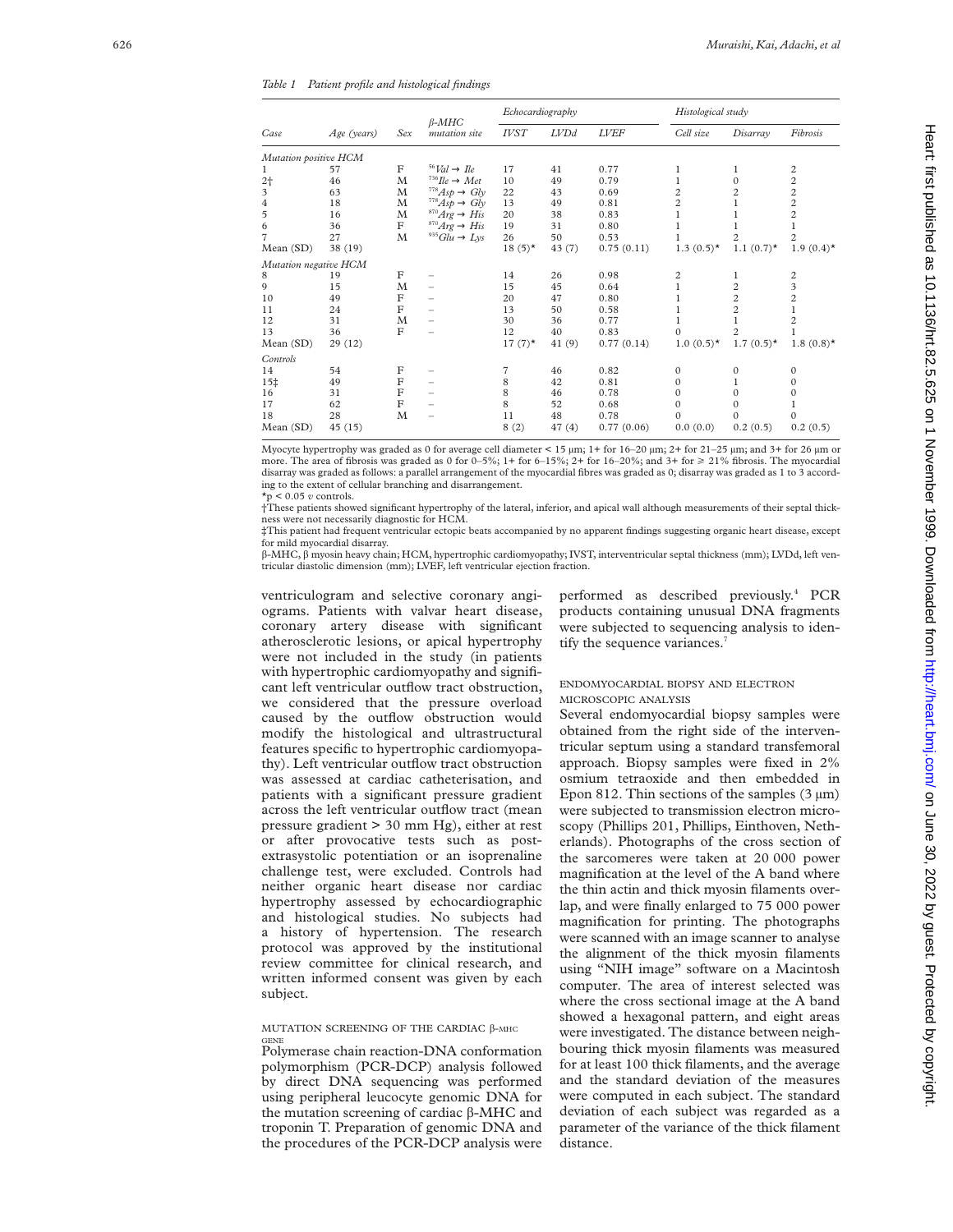#### HISTOLOGICAL ANALYSIS

Biopsy samples were fixed in 10% formalin, dehydrated with ethanol, embedded in paraffin, and sectioned with a thickness of 4 µm. Cardiomyocyte hypertrophy, myocardial disarray, and interstitial fibrosis were semiquantitatively evaluated using previously described criteria.15 16 Briefly, a transverse diameter of at least 30 myocytes was measured in haematoxylin-eosin stained sections, and myocyte hypertrophy was graded as 0 for an average cellular diameter of  $\lt$  15  $\mu$ m, 1+ for 16–20 µm, 2+ for 21–25 µm, and 3+ for 26 µm or more. The per cent area of fibrosis was calculated in Mallory–Azan stained sections, and interstitial fibrosis was graded as 0 for 0–5%, 1+ for 6–15%, 2+ for 16–20%, and 3+ for  $\geq$  21% fibrosis. The myocardial disarray was graded for phosphotungstic acid stained sections as follows: a parallel arrangement of the myocardial fibres was graded as 0, and disarray was graded as 1 to 3, according to the extent of cellular branching and disarrangement. Concordance of each criterion was more than 0.95 between the two observers.

## STATISTICAL ANALYSIS

Data are expressed as mean (SD). Unpaired Student's *t* tests, analysis of variance followed by Scheffe's F test, and the Kruskal–Wallis test followed by the Mann–Whitney U test with Bonferroni modification were used for statistical comparison of the thick myosin filament distance and the clinical and histological variables. Analysis of covariance was performed for statistical analysis of the variance of thick filament distance, to eliminate the effects of the latter as a covariate. Correlation between the grade of cardiomyocyte hypertrophy and the thick filament distance or the variance of the thick filament distance was analysed using Spearman's rank correlation test. A p value < 0.05 was considered statistically significant.

#### **Results**

â-MHC GENE MUTATION AND CLINICAL FEATURES PCR-DCP analysis of the genomic DNA showed that seven patients with hypertrophic cardiomyopathy had a point mutation of the  $\beta$ -MHC gene and six did not (table 1). The site of mutation was variable. A troponin T mutation was not detected. No gene mutation was found in the five controls. Age and echocardiographic findings relating to left ventricular dimension and ejection fraction were similar among the three groups. The patients with hypertrophic cardiomyopathy showed significant thickening of the interventricular septum and characteristic histological findings such as cellular hypertrophy, myocardial disarray, and interstitial fibrosis; these variables did not differ between the mutation positive and mutation negative cases.

## ALIGNMENT OF SARCOMERIC FILAMENTS IN HYPERTROPHIC CARDIOMYOPATHY

Figure 1 shows representative transmission electron microphotographs of the cross section of the sarcomere at the level of the A band. In the control, six thin actin filaments surround-



*Figure 1 Representative electron microphotographs of cross section of the sarcomere at the A band (*× *75 000) in a control patient (A) and a patient with hypertrophic cardiomyopathy (B). The bar represents 100 nm.*

ing one thick myosin filament form an organised orthohexagonal array, which gives a crystal-like structure (fig 1A). In contrast, the patient with hypertrophic cardiomyopathy and a  $\beta$ -MHC mutation shows sparse and disrupted alignment of the sarcomeric filaments (fig 1B).

To assess the malalignment of the sarcomeric ultrastructure quantitatively, the distance between neighbouring thick myosin filaments was evaluated (fig 2A). The thick myosin filament distance was significantly greater in patients with hypertrophic cardiomyopathy than in the controls: mean (SD) 43.9 (4.5) *v* 38.5 (3.5) nm  $(p < 0.05)$ . The variance of the thick filament distance was also greater in the cardiomyopathy patients than in the controls:  $7.4$  (0.9)  $v$   $4.8$  $(1.0)$  nm  $(p < 0.001)$ . The variance of the thick filament distance was considered to reflect the malalignment of the sarcomeric filaments. The effects of the  $\beta$ -MHC mutation on the ultrastructural changes were then evaluated. The thick myosin filament distance was greater in the index patients with a  $\beta$ -MHC mutation than in the controls  $(p < 0.05)$ , whereas there was no significant difference between the index patients with and without the mutation, or between the mutation negative index patients and the controls (fig 2B). The variance of the distance was significantly greater in index cases with a  $\beta$ -MHC mutation than in either the controls  $(p < 0.001)$  or the index cases without the mutation ( $p < 0.05$ ; fig 2C). The mutation negative index cases also showed a larger variance of the thick filament distance than the controls  $(p < 0.01)$ . As shown in fig 3A, there was a trend towards a correlation between the grade of cardiomyocyte hypertrophy and thick myosin filament distance, but this was not statistically significant ( $r = 0.457$ ;  $p = 0.091$ ). In contrast, a significant correlation was found between the grade of myocyte hypertrophy and the variance of thick filament distance (fig 3B,  $r = 0.654$ ;  $p < 0.01$ ). Neither the distance between the thick myosin filaments nor the variance of the distance showed a significant correlation with age, myocardial disarray, or interstitial fibrosis.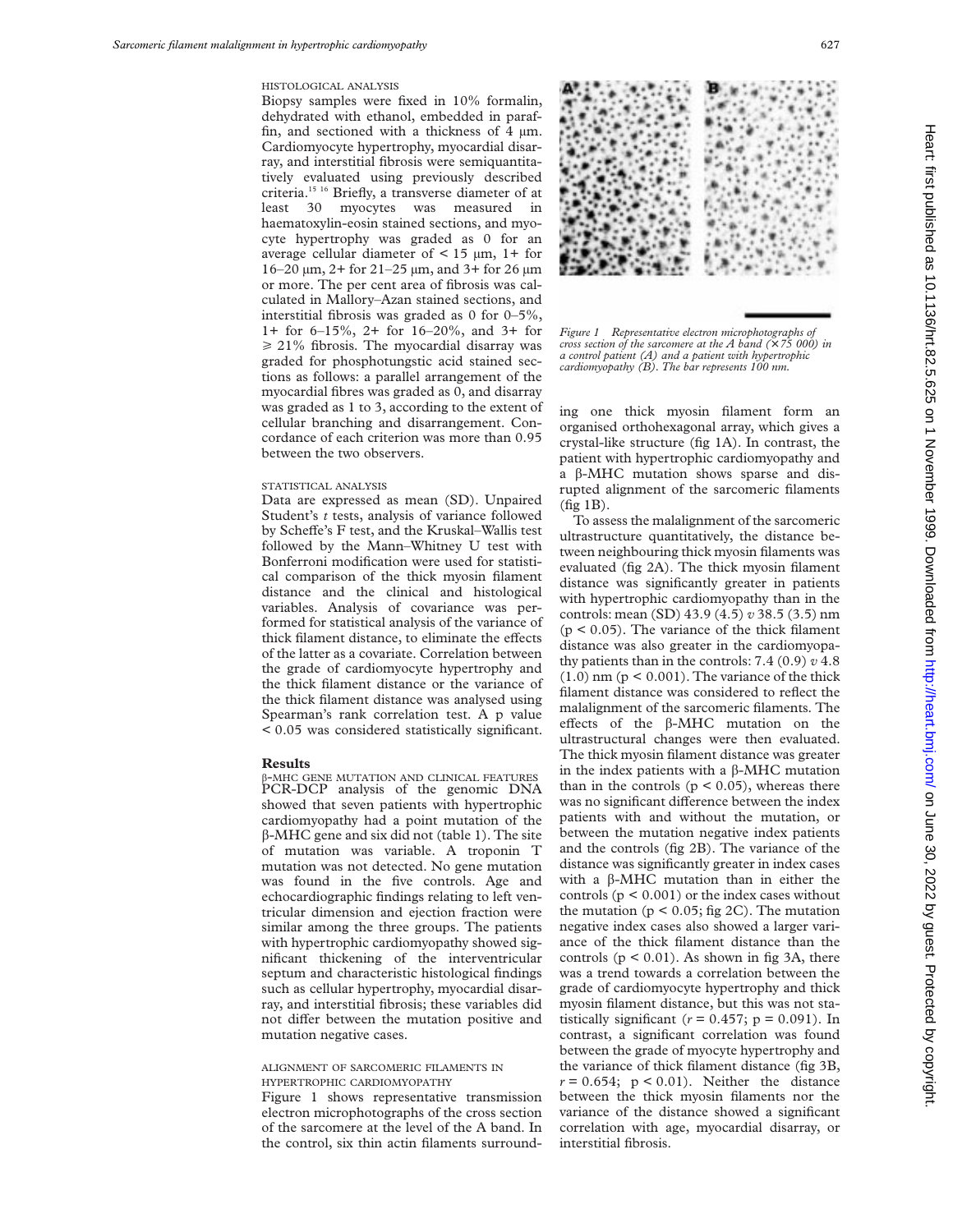$\bullet$ 

 $\circ$ 

 $\bullet$  $\overline{C}$ 

2 3



*Figure 2 (A) The distance (d1, d2, d3, d4,..., dn) between neighbouring thick myosin filaments (arrows) was measured for at least 100 thick filaments in the cross section of the sarcomere at the A band (arrow head, actin thin filament). The average and the standard deviation of the measures (d1, d2, d3, d4,..., dn) were regarded as the thick myosin filament distance and the variance of the thick filament distance in each subject, respectively.(B) Averages of the thick myosin filament distance in patients with hypertrophic cardiomyopathy (HCM) with and without the* <sup>â</sup> *myosin heavy chain (*â*-MHC) mutation and in controls (n = 7, 6, and 5, respectively). (C) Averages of the variance of the thick filament distance in HCM patients with and without the* â*-MHC mutation and in controls. Error bar denotes 1 SD. \*p < 0.05, \*\*p < 0.01, \*\*\*p < 0.001 v controls;* †*p < 0.05 v HCM patients without a* â*-MHC mutation.*

### **Discussion**

Our study revealed a novel feature of the sarcomericultrastructurein hypertrophiccardiomyopathy, namely malalignment of the sarcomeric filaments, which was characterised by increased variance of the distance between neighbouring thick myosin filaments. The disorganisation of the sarcomeric ultrastructure was more marked when a â-MHC mutation was present. Disorganisation of the contractile apparatus is a histological feature of hypertrophic cardiomyopathy at various levels, including the whorled pattern formation of the cardiac muscle bundles, the myocardial disarray resulting from the abnormal cell to cell arrangement, and the myofibrillar disarray manifested by the loss of integrity of the myofi-



*cardiomyopathy and a* â *myosin heavy chain (*â*-MHC) mutation, filled circles; patients with hypertrophic cardiomyopathy without a* â*-MHC mutation, empty circles.*

brillar architecture.<sup>1 17</sup> To our knowledge, this report is the first in vivo demonstration of the disorganisation of the contractile unit at the level of the sarcomeric filaments in hypertrophic cardiomyopathy.

We measured the variance of the distance between the thick filaments and found it to be markedly increased in patients with hypertrophic cardiomyopathy, irrespective of the presence of the mutation. We considered that this reflected the destruction of the uniform distribution of the thick filaments. Although the distance between the thick myosin filament and surrounding thin actin filaments was not directly evaluated in the present study, the malalignment of the thick filament apparently increased the variance of the distance between the thick and thin filaments, as each thin filament is supposed to interact with two neighbouring thick filaments (fig 2A). Thus it seems plausible that the loss of the integrity of the alignment of the sarcomeric filaments results in impaired efficiencies of the actinmyosin interaction, the sliding of the filaments, and the coordinate force generation in the diseased sarcomere. It was noteworthy that the variance of the thick filament distance was well correlated with the grade of myocyte hypertrophy, which supports the hypothesis that impaired sarcomeric proteins may result in increased fibre stress leading to compensatory hypertrophy in hypertrophic cardiomyopathy.<sup>1</sup> It is not surprising that the disorganisation of the sarcomeric filaments was more marked in the presence of a  $\beta$ -MHC mutation, as it is expected that the binding affinity of the mutant  $\beta$ -MHC molecules to actin or other sarcomeric